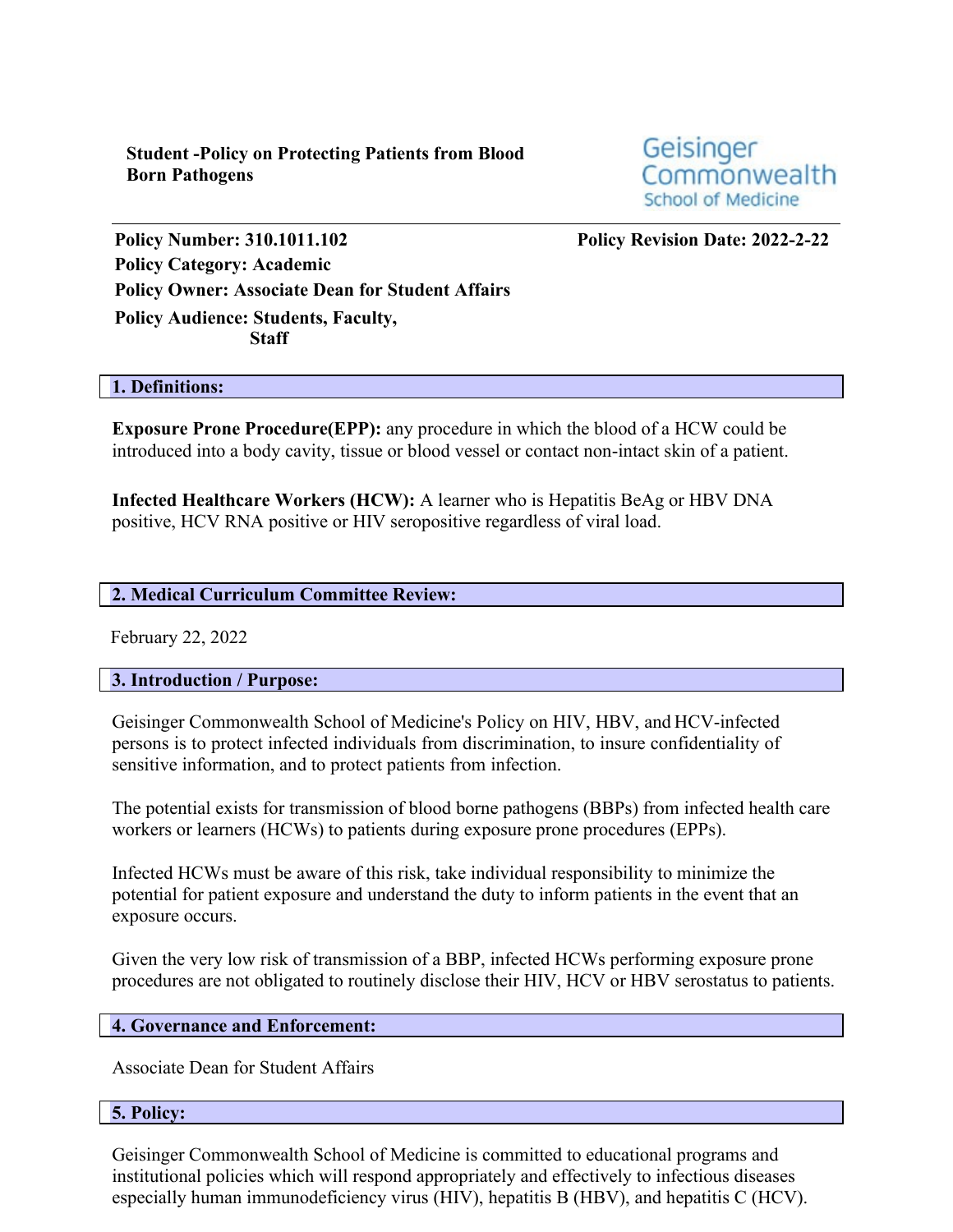These programs and policies shall be guided by GCSOM's regard for both public health interests and individual rights, and by recommendations and regulations of the Occupational Safety and Health Administration (OSHA), the Centers for Disease Control (CDC), the Association of American Medical Colleges and other professional associations.

This policy is established to address issues that might arise when a student is a carrier of or has an infection that poses a risk to patients. This policy applies to all students who perform or participate in exposure prone procedures, involving sharp objects, needles or other means for sharp injury to the skin.

HCWs who perform EPPs are not required to be tested for BBPs (except as described below). Known infected HCWs have the right to confidentiality and routine BBP status disclosure to patients is neither required nor encouraged.

- 1. Known infected HCWs who perform EPPs (defined Appendix 1) as part of their learning are required to confidentially discuss clinical learning practices with the Manager of Student Health Services (SHS). The Manager of SHS shall serve as a monitor of risk, education, personnel practices, and clinical care and shall consult with the Medical Director of Employee Health to review work/clinical learning practices. The Medical Director of EH may consult a review committee as needed. The Manager of Student Health may make recommendations to the Disability Services Office for clinical learning accommodations based on the student's BBP infected status and need for accommodations.
- 2. HCWs who are known BBP infected and perform EPPs who fail to seek work practice review are subject to disciplinary action including review by the Committee and Academic and Professional Standards.
- 3. HCW testing for BBPs is a mandatory component of the post exposure policy following a needle stick or other sharp object injury. This policy specifically states that HCWs who expose patients to blood following such an injury must undergo testing and inform their faculty preceptor who will inform the patient, SHS/EH and Risk Management that an exposure occurred whether the HCW is known to be BBP infected or not.
- 4. This provides the patient with a level of protection which is equal to that afforded HCWs following needle stick or sharp object injury. • Failure of the student to notify the faculty preceptor, exposed patient, SHS/EH and Risk Management in the event of an exposure constitutes grounds for disciplinary action as outlined in the CAPS policy.
	- This policy regarding BBP policy will be reviewed each year at orientation outlining the responsibility and appropriate actions to be taken in the event of patient exposure to blood of a HCW (applies to HCW with either known or unknown BBP serostatus).
	- Yearly BBP training will address individual HCW responsibility and appropriate actions to be taken in the event of patient exposure. This applies to both the known infected HCW and the HCW with unknown serostatus
- 5. No discrimination will be permitted against Hepatitis or HIV-infected persons in employment, education, or the use of public facilities. The Associate Dean for Student Affairs shall take action to prevent or correct any discrimination.
- 6. Information relative to Hepatitis and/or HIV status shall be kept confidential and only persons with a need to know shall have access to such information. Violations of this shall be considered unprofessional conduct and subject to the penalties of such.